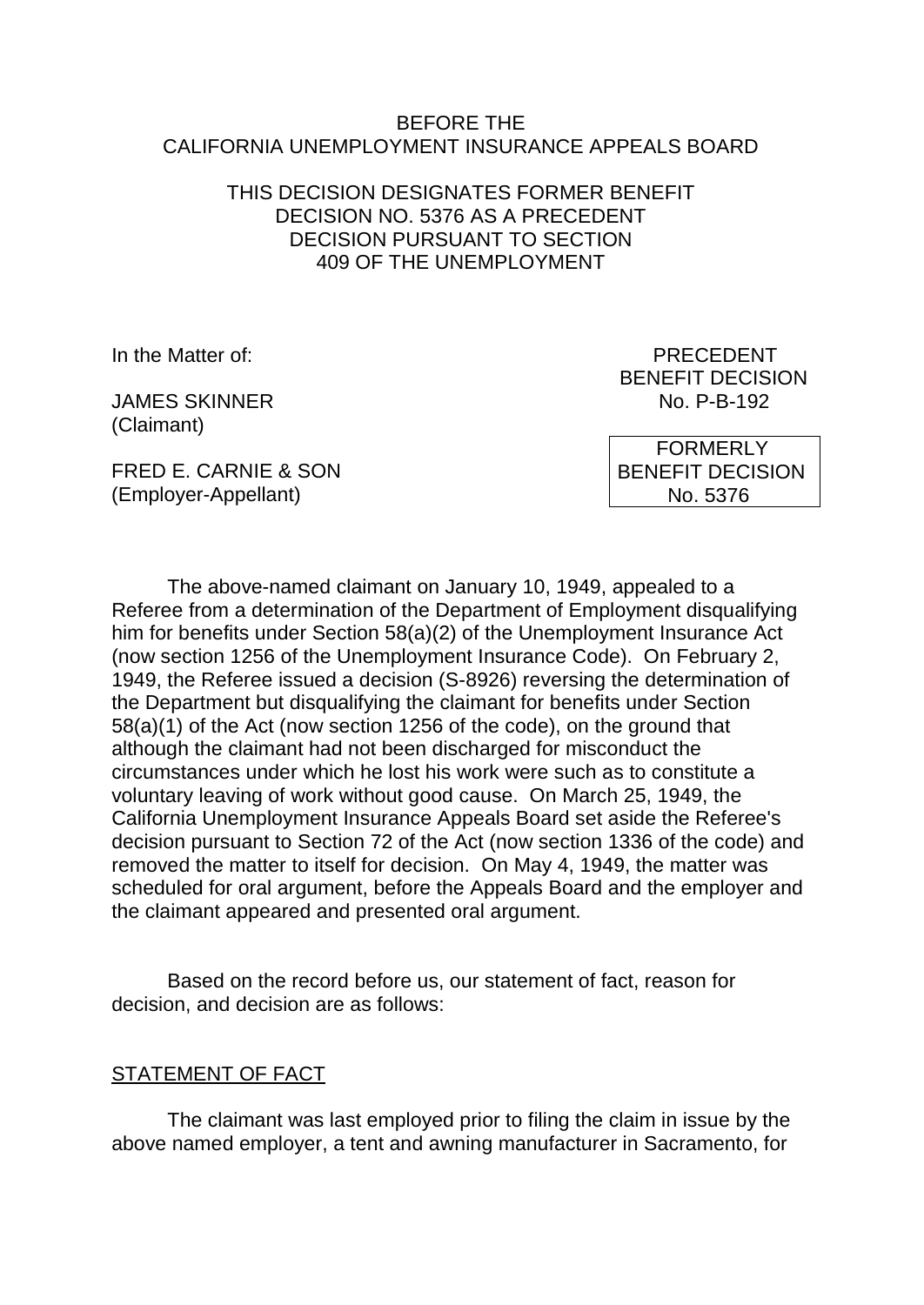over a year. On December 28, 1948, the claimant was discharged by the said employer, assertedly for misconduct.

On January 3, 1949, the claimant registered for work and filed a claim for benefits in the Sacramento office of the Department. On January 4, 1949, the Department determined that the claimant had been discharged for misconduct connected with his most recent work and disqualified him for benefits under Section 58(a)(2) (now section 1256 of the code) for the five weeks January 3, 1949, to February 6, 1949. The Referee reversed this determination as aforesaid and imposed a disqualification for benefits under Section 58(a)(1) of the Act (now section 1256 of the code) on the ground that the claimant had "constructively voluntarily quit suitable work without good cause", whereupon the proceedings hereinabove mentioned ensued.

In December, 1947, the claimant engaged in a physical encounter with a fellow worker in the shop in which he was employed. This resulted in a strained relationship between the claimant and such other worker, which continued until the claimant's discharge. The claimant testified that as this situation endured, it became progressively more difficult for him to remain in his employment. In September, 1948, the claimant took steps to notify his employer that he was quitting. The employer testified that he was unaware of any attempt to quit by the claimant, but the record shows that there occurred some discussion between the claimant and the employer during which the employer gave the claimant "a talk on unity."

The claimant began a vacation on December 24, 1948, expecting to return to work at its conclusion. Four days later he was notified by the employer that he would not be expected back at work. On inquiry the claimant found that this action had been influenced by complaints against him made by the worker with whom he had fought and another. The evidence discloses that after the claimant had left for his vacation these two workers had informed the employer that he must either dismiss the claimant or lose their services. The claimant was separated on this account.

The record indicates that the claimant is a man of quick temper and sensitive disposition. As the claimant himself put it: "I get thoroughly disgusted with situations, and people think I have a bad temper . . . I don't have to be in a hot temper to strike a man. If I want to straighten out a situation I get disgusted and don't care what happens." The employer admits that he discharged the claimant, asserts that he did so because he was a troublesome employee, and contends that the discharge was for misconduct.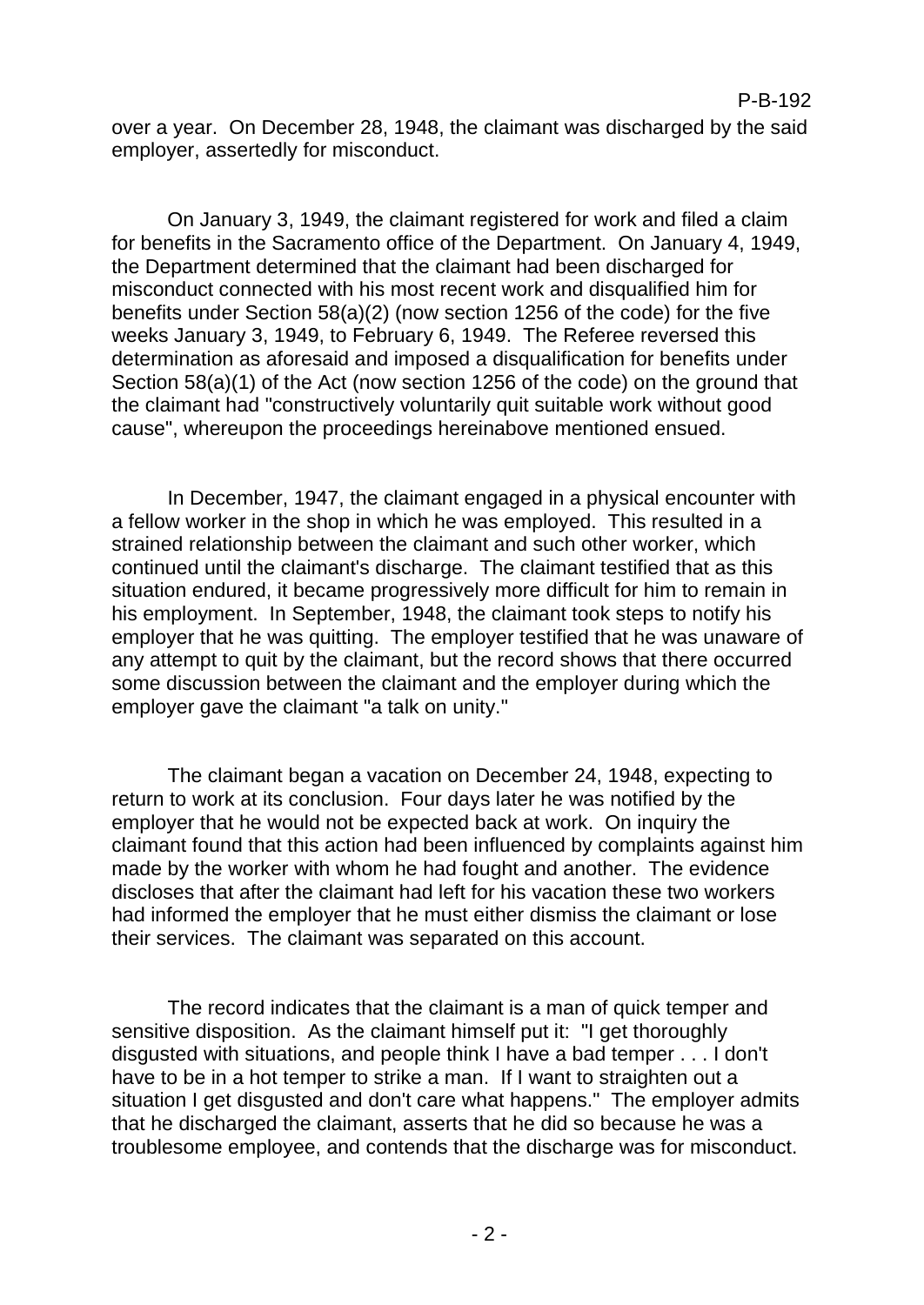## REASON FOR DECISION

The record clearly shows that the claimant's separation from his work resulted from a dismissal by the employer. The only issue presented by this case is therefore whether or not the discharge was for misconduct. In ruling upon this issue, this Board can be concerned only with the circumstances which brought about the discharge. The propriety of the employer's exercise of his unquestioned right to discharge the claimant is not in question. Only if the acts or omissions of the claimant which gave rise to the discharge constitute misconduct within the meaning of Section 58(a)(2) of the Act (now section 1256 of the code) may the claimant be disqualified; if they do not, the claimant may not be disqualified even though the employer's action was fully justifiable.

The term "misconduct" is left undefined in the Act. In Benefit Decision No. 4659-9005 this Board accepted and applied the definition of the Wisconsin Supreme Court laid down in Boynton Cab Company vs. Neubeck, 237 Wis. 249; 296 NW 636. Insofar as it is applicable to this case that definition reads:

"The term 'misconduct' is limited to conduct evincing such wilful or wanton disregard of an employer's interest as is found in deliberate violations or disregard of standards of behavior which the employer has the right to expect of his employee . . . or (showing) an intentional and substantial disregard of the employer's interests or of the employee's duties and obligations to his employer. On the other hand, . . . . unsatisfactory conduct . . . or good faith errors in judgement or discretion are not to be deemed misconduct."

This definition sets up the standards which are determinative of the question confronting us in this case.

The record indicates that the primary reasons which motivated the employer in discharging the claimant were the latter's "unfortunate disposition" and his alleged inability "to get along with his fellow employees." Standing alone, these reasons do not fall within the definition of misconduct hereinabove set forth. While the claimant's conduct on the job may have been unsatisfactory, and though he may be chargeable with errors of discretion in his relations with his co-workers, there is nothing to show that during the year following the altercation of 1947, the claimant deliberately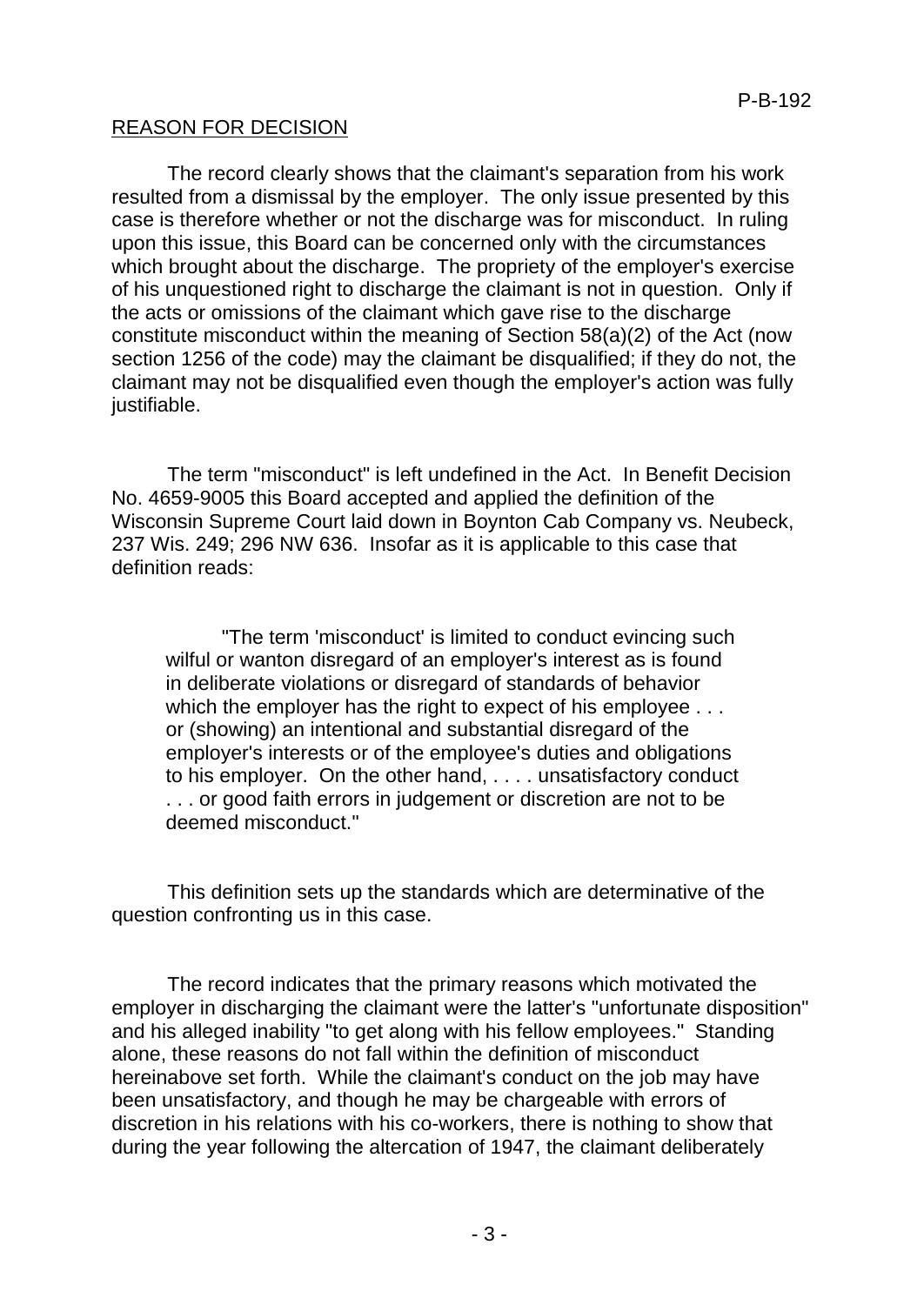followed a course of action which was in wilful or wanton disregard either of his obligations as an employee or of the interests of his employer.

Had the claimant been dismissed after the altercation with the co-worker whose complaint set his discharge in motion, that termination would have been for misconduct, as the claimant freely admits. But though this incident may have had some influence on the employer's decision to discharge the claimant, it was not the basic reason for the discharge. This is demonstrated by the employer's retention of the claimant in his employ for over a year, by the fact that the claimant was not separated following his attempt in September 1948, to indicate a desire to resign, and particularly by the fact that the claimant was not discharged until the employer was presented with his co-workers' ultimatum. A direct and proximate causal relationship between specific acts of misconduct and a discharge must be shown if a disqualification for benefits is to be assessed for such acts. It is concluded that the claimant's discharge of December 28, 1948, was not for misconduct and that he was therefore not subject to disqualification for benefits under Section 58(a)(2) of the Act (now section 1256 of the code)with respect thereto.

### DECISION

The determination of the Department is reversed. Benefits are allowed for the five weeks January 3 to February 6, 1949, it the claimant is otherwise eligible.

Sacramento, California, May 19, 1949.

# CALIFORNIA UNEMPLOYMENT INSURANCE APPEALS BOARD

MICHAEL B. KUNZ, Chairman

GLENN V. WALLS

PETER E. MITCHELL